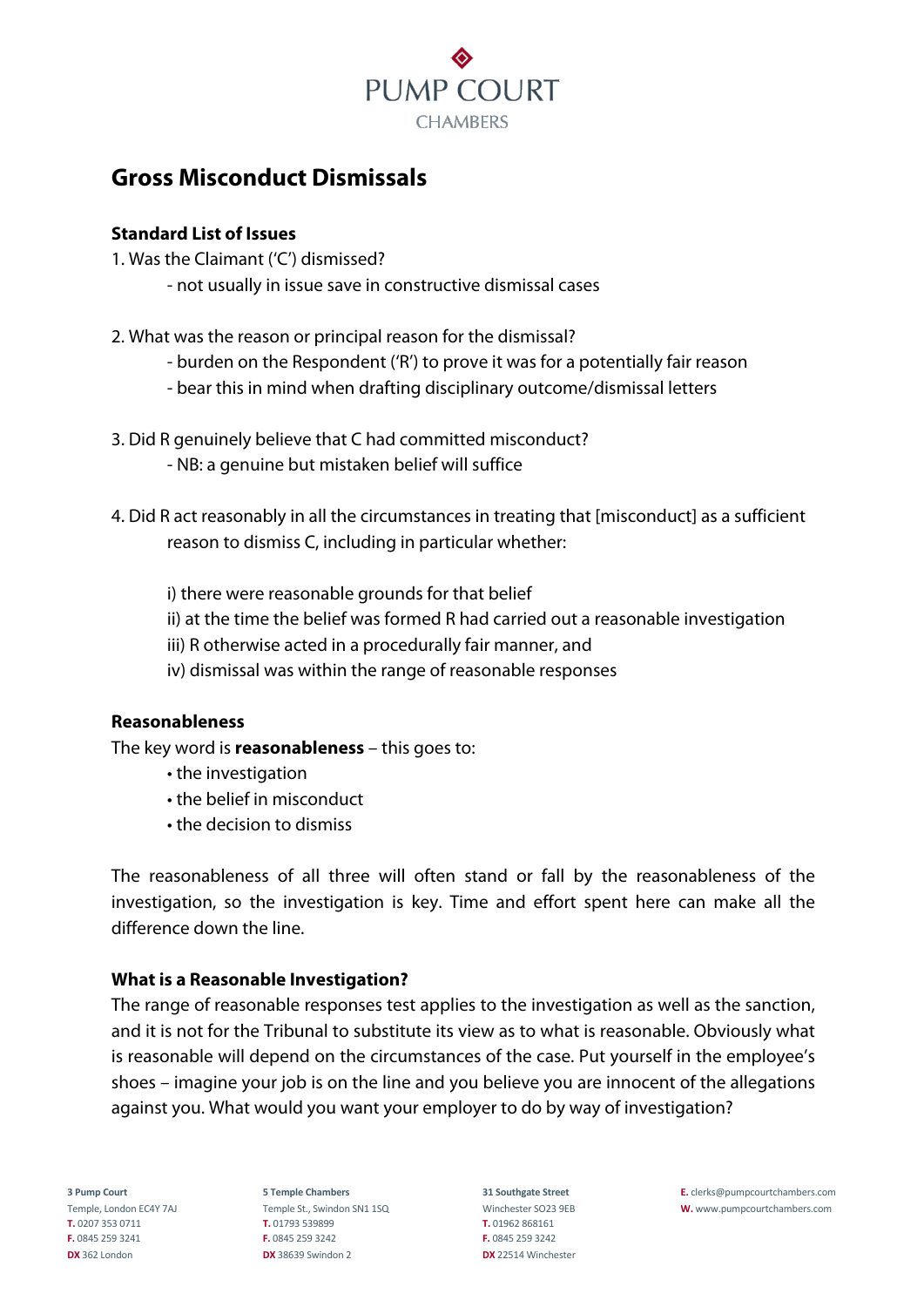

Start with the ACAS Code and avoid the risk of a 25% uplift. Remember the Code is not in fact that prescriptive. Bear in mind also that Cs often allege procedural issues to be breaches of the Code which aren't.

In respect of disciplinary investigations the Code says:

*5. It is important to carry out necessary investigations of potential disciplinary matters without unreasonable delay to establish the facts of the case. In some cases this will require the holding of an investigatory meeting with the employee before proceeding to any disciplinary hearing. In others, the investigatory stage will be the collation of evidence by the employer for use at any disciplinary hearing.*

Don't delay. This increases the chance that C will be able to allege that witnesses have colluded in the meantime. Conduct investigation meetings in quick succession and don't tell people in advance why you want to see them or what the allegation is.

You don't have to meet with C as part of the investigation, and you may not want them to know you are investigating. Where the allegation is simple, meeting with C during the investigation risks effectively holding the disciplinary hearing twice. However if you don't speak to C first, you may then have to adjourn a subsequent disciplinary hearing for further investigation if they raises new issues.

*6. In misconduct cases, where practicable, different people should carry out the investigation and disciplinary hearing.*

This extends to the person who takes the minutes. Try and avoid having the same people involved in more than one stage of the process, otherwise you are open to the suggestion that they have influenced the decision even if they aren't the decision-maker ('DM'). Remember to keep a senior person in reserve for any appeal.

*7. If there is an investigatory meeting this should not by itself result in any disciplinary action. Although there is no statutory right for an employee to be accompanied at a formal investigatory meeting, such a right may be allowed under an employer's own procedure.*

With reasonableness in mind and subiect to your organisation's policies, it is well worth considering whether you want to afford the employee the right to be accompanied at investigation meetings as well.

**T.** 0207 353 0711 **T.** 01793 539899 **T.** 01962 868161 **F.** 0845 259 3241 **F.** 0845 259 3242 **F.** 0845 259 3242 **DX** 362 London **DX** 38639 Swindon 2 **DX** 22514 Winchester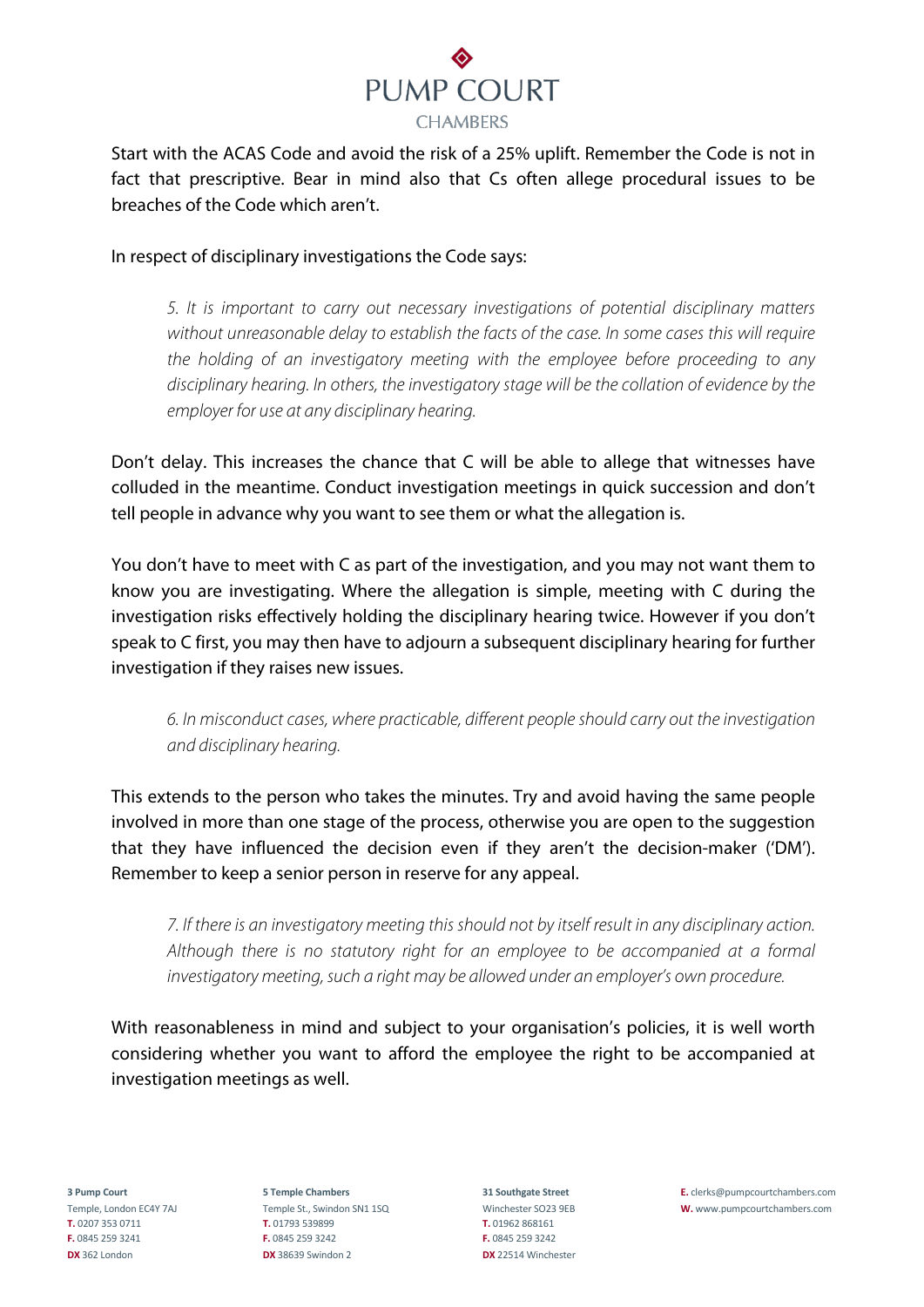

*8. In cases where a period of suspension with pay is considered necessary, this period should be as brief as possible, should be kept under review and it should be made clear that this suspension is not considered a disciplinary action.*

Employees will often be very aggrieved about being suspended and the reputational implications at work. Be prepared to justify the decision to suspend with reasons, ideally in writing at the time the suspension is imposed.

## **Investigations & Procedural Fairness**

How much investigation is needed? Factors to consider:

- what is the allegation?
- how serious is the misconduct alleged?
- what is the possible sanction?
- how strong is the *prima facie* case against the employee?
- does the employee accept the misconduct?

In a misconduct case, someone must have made the allegation. Were there other witnesses? Bear in mind these could be customers, suppliers, or members of the public as well as other employees. Is there any other evidence – CCTV, phone recordings, emails? Gather as much relevant and independent evidence as you can. Talk to all the witnesses, including any relevant witnesses that the employee identifies.

Remember you will need an investigating officer, a disciplinary officer and an appeal officer, and these need to be different people. If they are not professional HR staff, make sure they are well briefed on what is expected. Consider a script or outline if necessary. Ask the witnesses the same questions insofar as that is appropriate.

Make the questions open. Remember that the investigation is not looking for evidence of guilt, it is looking to establish what happened. That includes looking for evidence which points to the employee's innocence. Don't put words in a witness' mouth. Don't ask if they saw X misconduct by Y person. Ask them what they saw, who was there, who did what, etc.

#### **Minutes**

The minutes of the investigation are usually all the contemporaneous evidence the Tribunal will have to determine reasonableness. Make sure the person taking the minutes can take verbatim notes, ideally typed straight out. If they are hand-written, make sure they are legible. If they are typed up later, keep the original hand-written notes.

**T.** 0207 353 0711 **T.** 01793 539899 **T.** 01962 868161 **F.** 0845 259 3241 **F.** 0845 259 3242 **F.** 0845 259 3242 **DX** 362 London **DX** 38639 Swindon 2 **DX** 22514 Winchester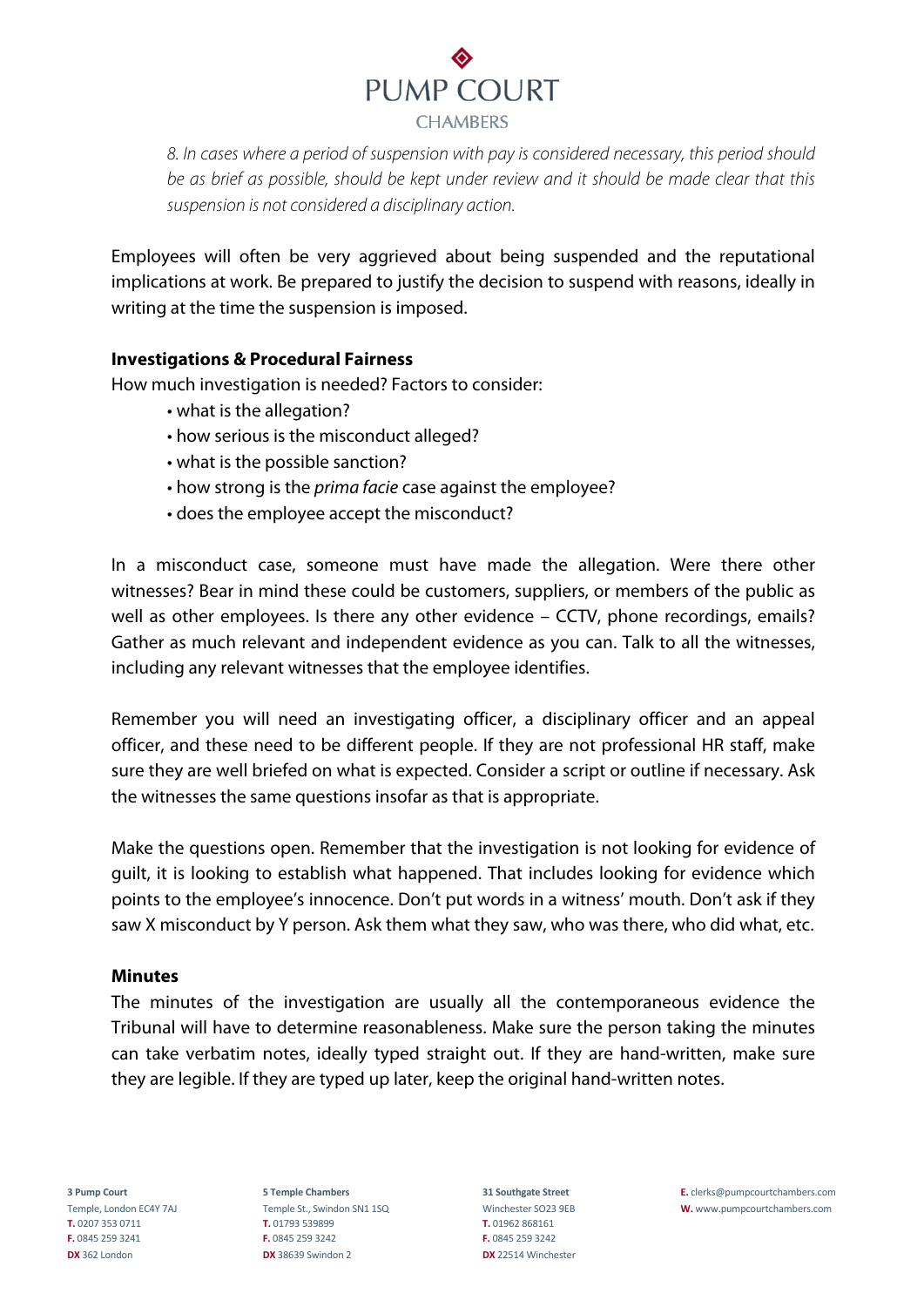

The minutes are critical. A lot of time in Tribunal is spent arguing over the accuracy of meeting minutes. Send the person who is interviewed the minutes of the meeting, as soon as possible afterwards, and get them to sign them to confirm they are accurate. If they refuse (as they often will), write to them asking them to set out in writing what they say is inaccurate about those minutes.

Depending on the allegation, you may want to take witness statements from staff. These should be laid out formally, ideally written in their own words, signed with a statement of truth and dated.

Consider whether you want to record meetings. There are time and cost implications to this. Transcripts (ideally third party) will need to be prepared if they are to be used at at Tribunal, and should be available at an early stage to be sent to the employee. Make sure you can rely on the staff conducting the meetings to stay on message, otherwise a recording can be a double-edged sword.

#### **Investigation Report**

The purpose of an investigation is to decide whether there is a case to answer. Ensure that the investigating officer produces an investigation report showing how that decision has been arrived at. This will then inform the disciplinary invitation letter. This does not have to be detailed, but should cover:

- what allegation(s) the investigator was asked to investigate
- which witnesses were spoken to, when, and what their evidence was
- what other documents or evidence was considered
- reference to the disciplinary procedure being applied
- the reasons why the investigator decided that there was a case to answer

#### **Framing the Charge**

The disciplinary invitation letter is a very important document. Do not overlook it  $-$  it contains the disciplinary charge and sets the parameters for everything that follows. The Court of Appeal in *Strouthos v London Underground Ltd* [2004] IRLR 636 stressed the importance of how the disciplinary charge is framed:

*An employee should only be found guilty of the offence with which he has been charged. It is a basic proposition, whether in criminal or disciplinary proceedings, that the charge against the defendant or the employee facing dismissal should be precisely framed, and that evidence should be confined to the particulars given in the charge. Care must be taken with the framing of a disciplinary charge and the circumstances in which it is permissible to go beyond that charge in a decision to take disciplinary action are very limited. Where care has* 

**T.** 0207 353 0711 **T.** 01793 539899 **T.** 01962 868161 **F.** 0845 259 3241 **F.** 0845 259 3242 **F.** 0845 259 3242 **DX** 362 London **DX** 38639 Swindon 2 **DX** 22514 Winchester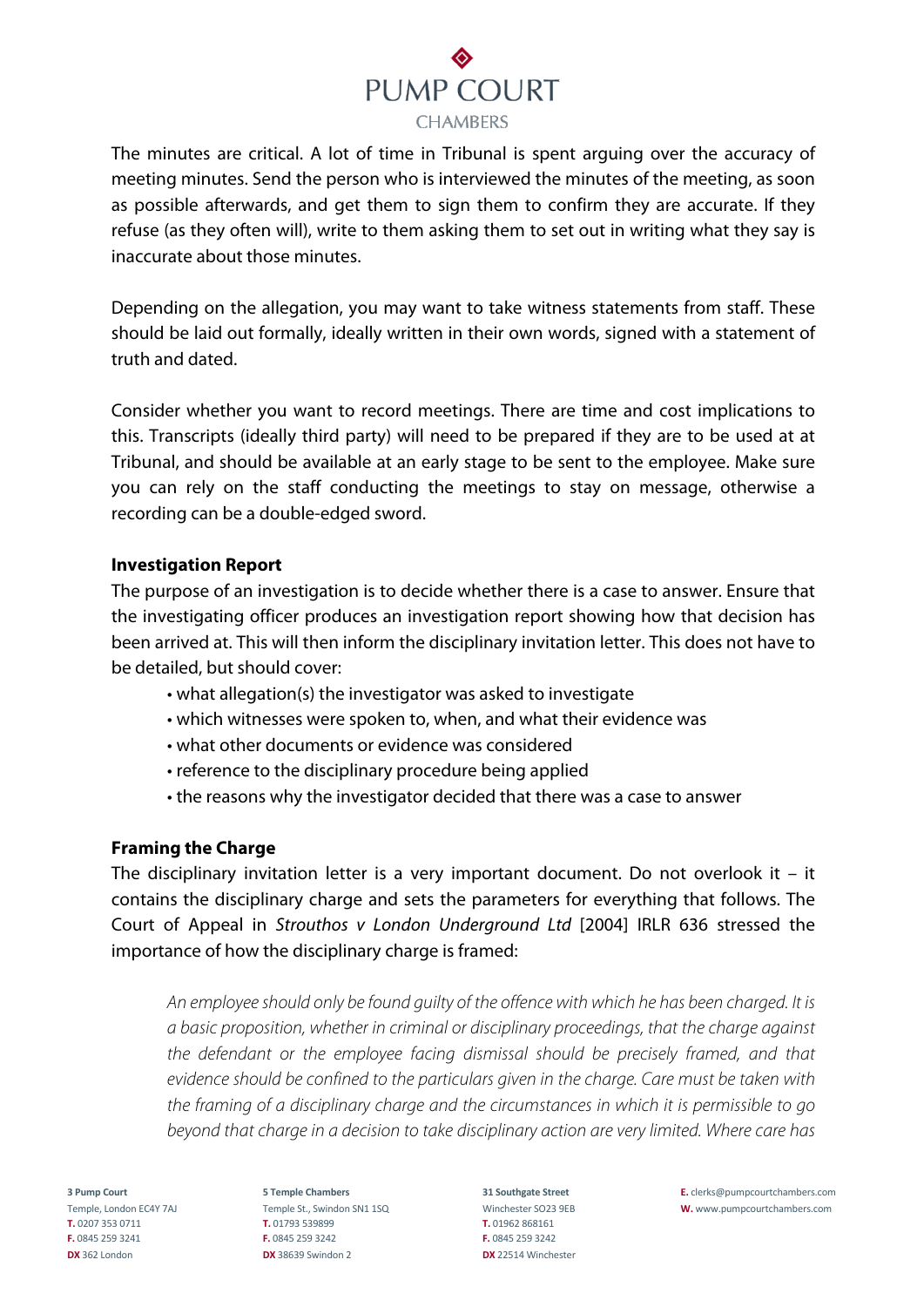

*clearly been taken to frame a charge formally and put it formally to an employee, the normal result must be that it is only matters charged which can form the basis for a dismissal.* [Headnote]

Make sure it is obvious from the disciplinary invitation letter precisely what the person is accused of doing and why. This is also part of the ACAS Code, so failure here risks an uplift:

*9. If it is decided that there is a disciplinary case to answer, the employee should be notified of this in writing. This notification should contain sufficient information about the alleged misconduct or poor performance and its possible consequences to enable the employee to prepare to answer the case at a disciplinary meeting. It would normally be appropriate to provide copies of any written evidence, which may include any witness statements, with the notification.*

In warning about the possible consequences, don't make the outcome sound like a foregone conclusion. At this stage the allegation is at its highest 'potential gross misconduct'.

Ensure the employee is given copies of the investigation minutes and the investigation report if appropriate, together with any witness statements. Make sure the hearing is held without unreasonable delay, offer them the right to be accompanied and the the opportunity to call any relevant witnesses.

It may be helpful to both sides to allow the employee to put in written submissions – apart from anything else this helps to identify the actual issues at the time.

## **The Disciplinary Hearing**

Ensure the person conducing the hearing is of sufficient seniority and has the authority to dismiss if necessary. Make sure they haven't been involved previously – either in the process, or in the events themselves. This may be difficult for smaller employers but it is vital to ensuring a procedurally fair dismissal.

All the same points about minutes apply to the disciplinary hearing as to the investigation.

Adjourn to consider the decision. This is vital not only to the employee's perception of a fair hearing, but to ensure that the DM can record the reasons for the decision – **both** the decision on guilt or innocence in respect of the allegations **and** the decision on sanction. The DM should record any findings of fact they have made in coming to their decision.

**T.** 0207 353 0711 **T.** 01793 539899 **T.** 01962 868161 **F.** 0845 259 3241 **F.** 0845 259 3242 **F.** 0845 259 3242 **DX** 362 London **DX** 38639 Swindon 2 **DX** 22514 Winchester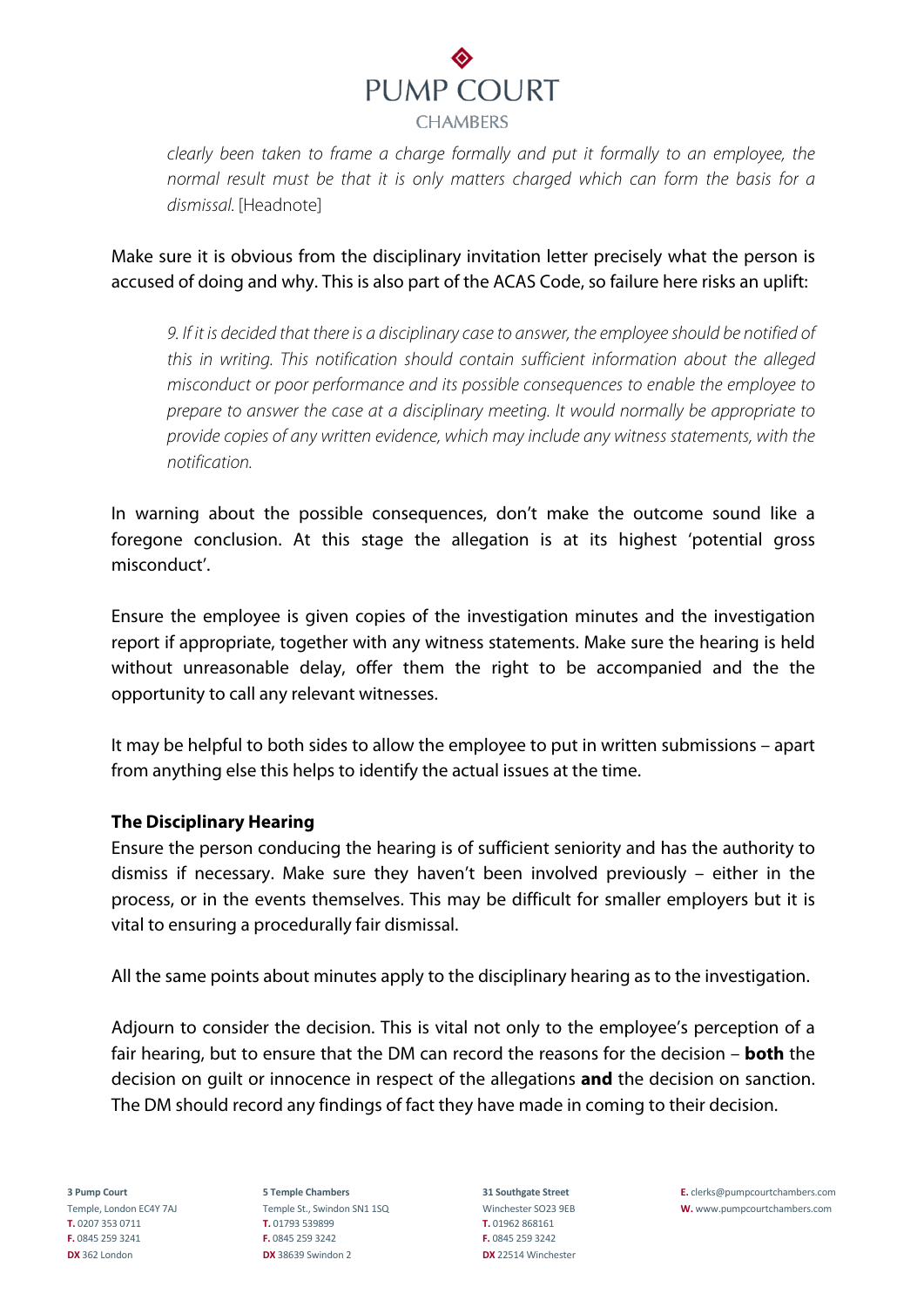

### **The Band of Reasonable Responses**

The test is a broad one, but dismissal for gross misconduct can still be outside the range of reasonable responses, so make it easier for the Tribunal to find in your favour. Ensure that the dismissal letter spells out what findings of fact have been made, which allegations have been upheld and which have not, and why in both cases. Set out precisely why the DM considers that dismissal is appropriate in this case, make clear what alternatives to dismissal were considered and why they were rejected.

This is especially important where there are relevant considerations like long service, or a clean disciplinary record (or both), which will inevitably be raised on appeal and at a subsequent Tribunal. The letter should pre-empt this by showing that the DM has considered these issues, what weight has been given to them, and why. Consider whether the employee admitted the offence and showed remorse, together with any provocation or relevant background issues such as stress.

Having a contemporaneous record of the DM's reasons for the decision is far preferable to putting this information in a witness statement two years later or, worse, finding that the relevant person has left R's employment by the time the case comes to Tribunal and can't (or won't) give evidence.

#### **Appeal**

The appeal is your chance to cure any procedural failings at earlier stages, so don't squander it. Consider whether to hold a complete re-hearing or to address the points raised by the employee, and make sure these are clearly understood. If the employee says the hearing was 'unfair', what was unfair about it and why? Either way ensure the appeal outcome letter sets out what approach has been taken and why.

Ensure the independent appeal officer has all the documents that were available to the original DM. If the employee raises issues which warrant further investigation then adjourn to investigate. The same points about adjourning and recording the reasons for the decision apply equally to the appeal – don't just rubber-stamp the original decision.

#### **Summary**

- Reasonableness is your watchword
- The investigation is key
- Verbatim minutes are highly desirable
- Get the employee to sign the minutes
- Frame the disciplinary charge precisely
- Make sure the employee knows the allegation against them

**T.** 0207 353 0711 **T.** 01793 539899 **T.** 01962 868161 **F.** 0845 259 3241 **F.** 0845 259 3242 **F.** 0845 259 3242 **DX** 362 London **DX** 38639 Swindon 2 **DX** 22514 Winchester